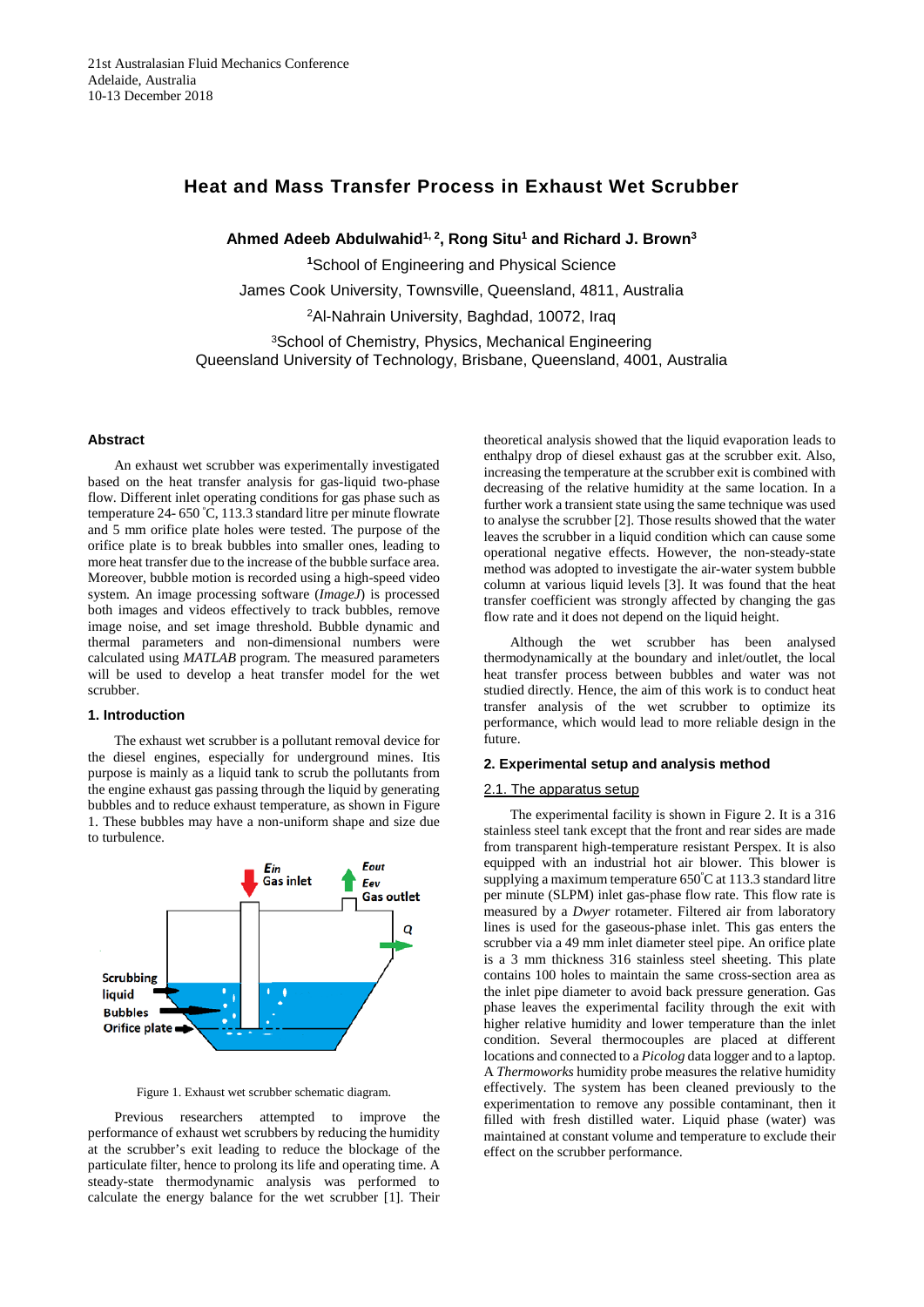

Figure 2. Experimental facility.

## 2.2. High-speed camera setup

Bubbles size, shapes and distribution are investigated using the image analysis technique. To clarify, both photos and movies were taken using a *Photron FASTCAM Viewer* camera (Model UX100, 1280x1024 pixels at 4,000fps, 12-bit monochrome, 36-bit colour). This camera is aligned horizontally to visualize the flow region and it was operated at 1,000 fps. A glass ball with a known diameter is used to calibrate from pixels to millimeters.

#### 2.3. Experimental condition

This study investigates the effect of inlet gas-phase temperature on diesel exhaust wet scrubber performance. Table 1 explains the current three experimental conditions. Liquid volume, type and temperature were maintained constant to eliminate their possible effect on that performance. For the same reason, a size orifice plate with 5 mm holes was tested only. Indeed, this orifice plate breaks bigger bubbles into smaller ones and increases heat transfer as a result of increasing the contact surface areas between the two phases. Furthermore, tracking bubbles becomes simpler and more accurate using this orifice plate.

| Test number                                 |                 | $\mathfrak{D}$ | 3   |
|---------------------------------------------|-----------------|----------------|-----|
| Inlet gas-phase temperature $({}^{\circ}C)$ | 24              | 300            | 650 |
| Inlet gas-phase flow rate (SLPM)            | 113.3           |                |     |
| Gas phase                                   | Pure air        |                |     |
| Liquid-phase temperature (°C)               | 60              |                |     |
| Liquid-phase volume (liter)                 | 115             |                |     |
| Liquid phase                                | Distilled water |                |     |
| Orifice size (mm)                           |                 |                |     |

Table 1. Experimental condition.

#### 2.4. Image analysis

A sequence of images has been analysed using *ImageJ* software as shown in Figure 3. Furthermore, choosing the suitable threshold from the process command for the binary images would increase the analysing efficiency of this software. After that, analysing these images provides all details about bubble movement such as their position, area and orientation. To clarify, *ImageJ* is outlining all bubbles by red numbers that appear in Figure 3 and their corresponding details can be found in separate sheet.



Figure 3. *Image J* software screenshot.

Flow region could be divided into three regions. The first one is located above the orifice plate and it contains bubbles defined as inlet bubbles. The second one is located downstream the previous one. It contains both big bubbles due to coalescence and small bubbles as the result of bubble break-up. Figure 3 also show a high percentage of bubble overlaping which cause difficulties for image analysis. The third region is near the surface. It contains small bubbles that shaped after breaking-up the previous region bubbles, and they are defined as outlet bubbles. Therefore, regions 1 and 3 were included in this study to eliminate the turbulence effect.

The number of bubbles can be obtained directly by analysing the *avi* video file from the high-speed camera using *ImageJ* software. Inlet bubble number and outlet bubble number were measured at regions 1 and 3, respectively. Hence, the inlet to outlet bubbles ratio (*Rio*), which is defined as the ratio of inlet bubbles number to outlet bubbles. The higher percentage of this ratio refers to high heat transfer between bubbles and their surrounding due to increasing the contact area.

Bubble vertical velocity (*v*b) was obtained by tracking several bubbles in different image frames with error percentage ± 1%. Moreover, *ImageJ* software provides the projected area [6] of all bubbles (*A*P), which has been used a *MATLAB* software input to find the Sauter Mean Diameter (SMD,  $d_{32}$  or *D*[3,2]) [4,7,8,9,10,11,12,13]. The diameter error percentage was estimated to be 2%.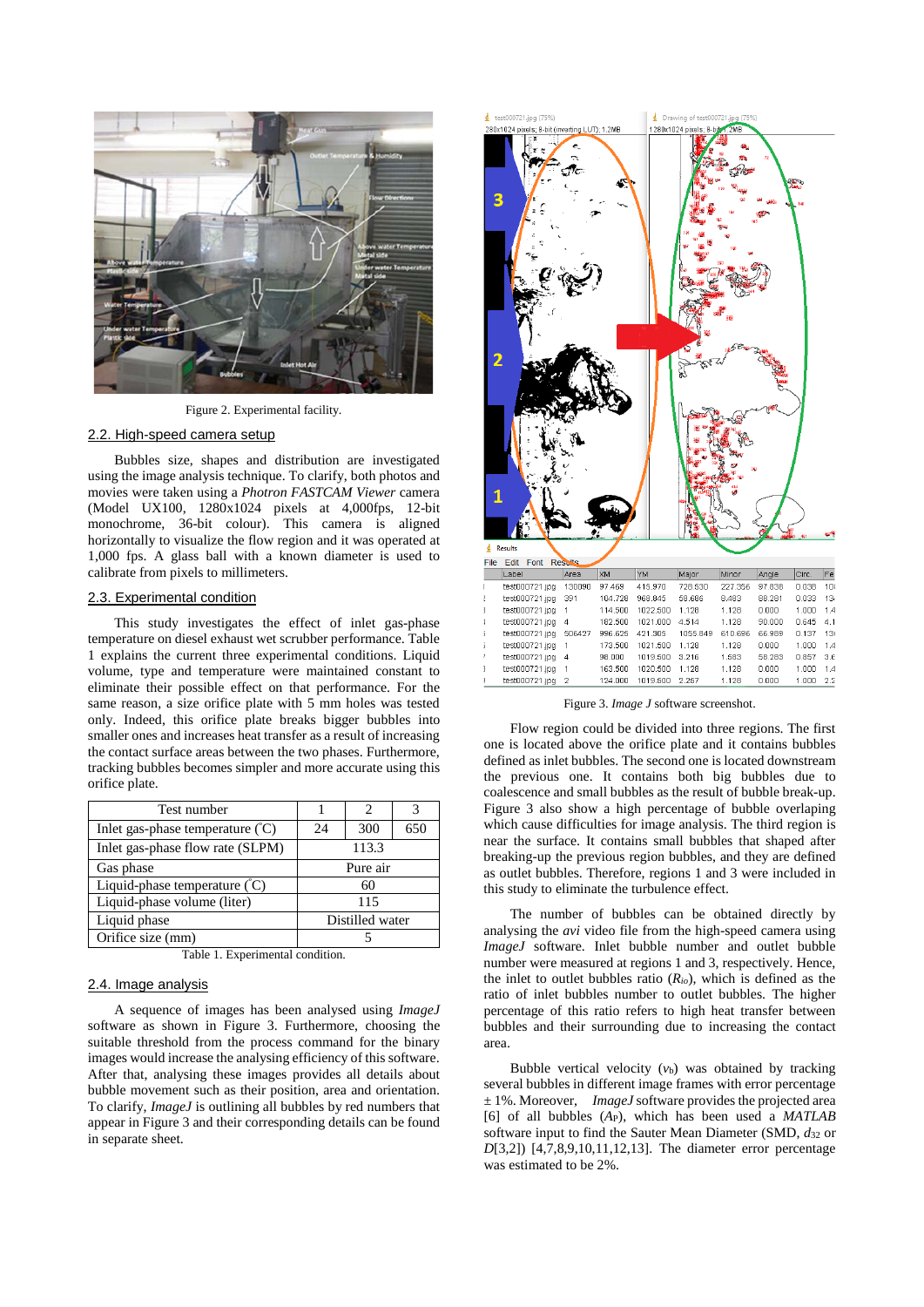#### 2.5. Heat transfer calculations

Bubble characterisation factors such as velocity and diameter are obtained based on data provided by *ImageJ* and processed by *MATLAB* software. The heat energy carried by the gas phase can be calculated from:

$$
Q = m_{\rm g} c_{\rm pg} (T_{\rm Binlet} - T_{\rm g_{\rm exit}}), \tag{1}
$$

where  $Q$  is the heat energy,  $\dot{m}_g$  is the gas-phase mass flow rate,  $c_{pg}$  is the thermal heat capacity of gas phase.

Heat loss or gain from gas phase is totally transferred to the liquid phase based on no phase change assumption, therefore:

$$
Q = h \sum_{i=1}^{N} A_{b} (T_{b} - T_{l}), \qquad (2)
$$

where  $h$  is the heat transfer coefficient between bubbles and their surrounding liquid, *N* is the total bubbles number, $A_h$  is the bubble surface area, and  $T_1$  is the liquid temperature.

Heat transfer coefficient between gas bubbles and their surrounding liquid can be obtained by combining eqs. 1 and 2:

$$
h = \frac{m_{\rm g}c_{\rm pg} (T_{\rm Binlet} - T_{\rm gexit})}{\sum_{i=1}^{N} A_{\rm b} (T_{\rm b} - T_{\rm l})}.
$$
 (3)

Dimensionless numbers reduce the variables and simplify physics, data analysis and test modeling [14]. Therefore, developing new correlations and/ or revising the existing ones based on these dimensionless numbers that connect between various operating conditions might lead to optimising the scrubber performance. This optimisation would suggest a new, low cost and more reliable scrubber design. To simplify these numbers, bubbles are assumed to contain pure air at a constant temperature equal to the average temperature between the inlet and exit gas-phase temperature. Also, both phases are assumed as having constant physical properties

$$
\text{Re}_{\text{b}} = \frac{v_{\text{b}}d_{32}\rho_{\text{b}}}{\mu_{\text{b}}},\tag{4}
$$

$$
Nu = \frac{hd_{32}}{k},\tag{5}
$$

$$
We = \frac{\rho_b v_b^2 d_{32}}{\sigma},\tag{6}
$$

where, Reb, Nu and We are Reynolds, Nusselt and Weber number respectively,  $v<sub>b</sub>$  is the average bubble vertical velocity,  $\rho$  is the density,  $\mu$  is the dynamic velocity,  $\sigma$  is the surface tension and  $k$  is the thermal conductivity of the bubble.

# **3. Results and discussions**

In the scrubber, bubbles are changing shape and size by breaking-up and/or coalescing due to flow turbulence. In test 1, Bubbles gained heat from the surrounding liquid because their temperature is less than the liquid temperature. However, the liquid gain heat from gas bubbles for the other two tests. This increases liquid temperature until it reaches the steady-state condition. Figure 4 shows the (a) inlet and (b) outlet bubble distribution for the three inlet temperature 24, 300 and 650º C conditions respectively. It clearly shows that the bubble distribution profile curve move left due to the decrease of bubble size decrease and increase of the small bubble number. This is mainly because flow turbulence breaks bubbles into small ones.





(a). Inlet

(b). Outlet

Figure 4 Bubbles distribution profile at inlet and outlet.

Table 2 shows the results of dimensional and dimensionless parameter based on image analysis. The bubble ratio between inlet and outlet is approximately constant for the 3 tests. This indicates that the inlet-bubble breaking-up rate is not affected by gas temperature change. The slight difference might be due to flow turbulence.

| Test number                        |                    | 2                  | 3                  |
|------------------------------------|--------------------|--------------------|--------------------|
| Bubble ratio, $R_{io}$             | 0.77               | 0.82               | 0.78               |
| $d_{32}$ @ Region 1(mm)            | 31.9               | 38.3               | 35.6               |
| @ Region 1 (cm/sec)<br>$v_{\rm h}$ | 3.8                | 12.2               | 15.4               |
| Total $A_h$ (m <sup>2</sup> )      | 0.12               | 0.19               | 0.22               |
| $O$ (Watt)                         | 75.0               | 608                | 1520               |
| $h$ (W/m <sup>2</sup> .K)          | 17.0               | 18.1               | 19.2               |
| Reb                                | 790                | 969                | 511                |
| Nu                                 | 21.0               | 18.4               | 13.8               |
| We                                 | $0.8\times10^{-2}$ | $5.3\times10^{-2}$ | $4.9\times10^{-2}$ |
| <b>Bubbles</b> roundness           | 0.515              | 0.495              | 0.519              |

Table 2. The experimental results.